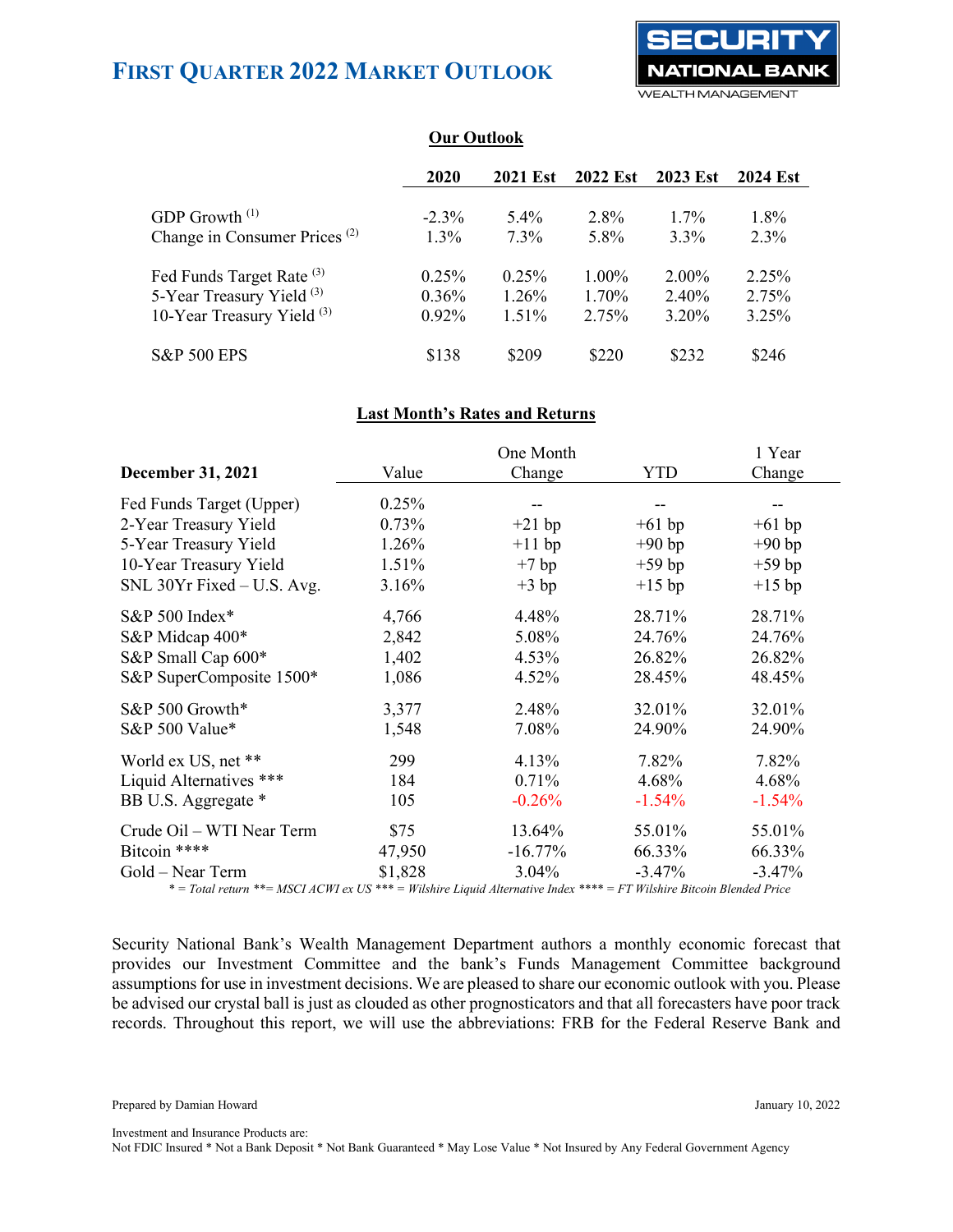

FOMC for the Federal Open Market Committee. The FOMC is part of the FRB that meets eight times per year to set monetary policy.

We will use the terms nominal and real. Nominal values are measured in terms of money. Things that are counted in the real world, including retail sales, personal income and expenditures, are usually reported in nominal dollars. Corporate earnings and sales are reported in nominal dollars. Real values are adjusted for inflation, nominal values less inflation. Real values enable comparisons that are not distorted by inflation. GDP numbers are usually reported as real growth.

We would like to point out our projections are based on what we think monetary and fiscal policymakers will do, not what they should do.

### **Santa Claus Rally**

After a brief Omicron variant scare, the stock market managed to post an impressive rally into the end of the year.

For the entire month, quarter, and year, the S&P 1500 index was up 4.52%, 10.71%, and 28.45%.

Value stocks outperformed growth stocks by 4.56% during December but lagged by 7.11% for all of 2021. Small Cap stocks bested their larger brethren by 0.05% for the month but trailed by 1.89% for the full year.



For December, consumer staples were the best performing sector, while consumer discretionary stocks trailed the most. For the full year, energy stocks led the way with a 54.64% return, while utilities trailed the pack with a 17.67% return.

As shown in the table below, U.S. stocks have posted fantastic returns over a very long time. With the power of compounding, a 9.68% annualized return over twenty years is equal to a 535% total return. \$10,000 invested in the S&P 1500 index twenty years ago would be worth \$63,467. U.S. stocks have generated significant wealth for those who have been fully invested.

| S&P 1500 Annualized Total Return                          |           |        |           |        |        |       |  |
|-----------------------------------------------------------|-----------|--------|-----------|--------|--------|-------|--|
| Fifteen<br>Twenty<br>Five<br>Ten<br>Three<br>Seven<br>One |           |        |           |        |        |       |  |
| Year                                                      | Years     | Years  | Years     | Years  | Years  | Years |  |
| 28.45%                                                    | $25.63\%$ | 17.95% | $14.66\%$ | 16.35% | 10.66% | 9.68% |  |

When doing your financial planning, please do not assume the next ten years are going to be as profitable as the last ten years. Returns for the last three years are substantially higher than the longer-term average. Returns tend to revert to the mean. This means future returns may be significantly lower than the recent past.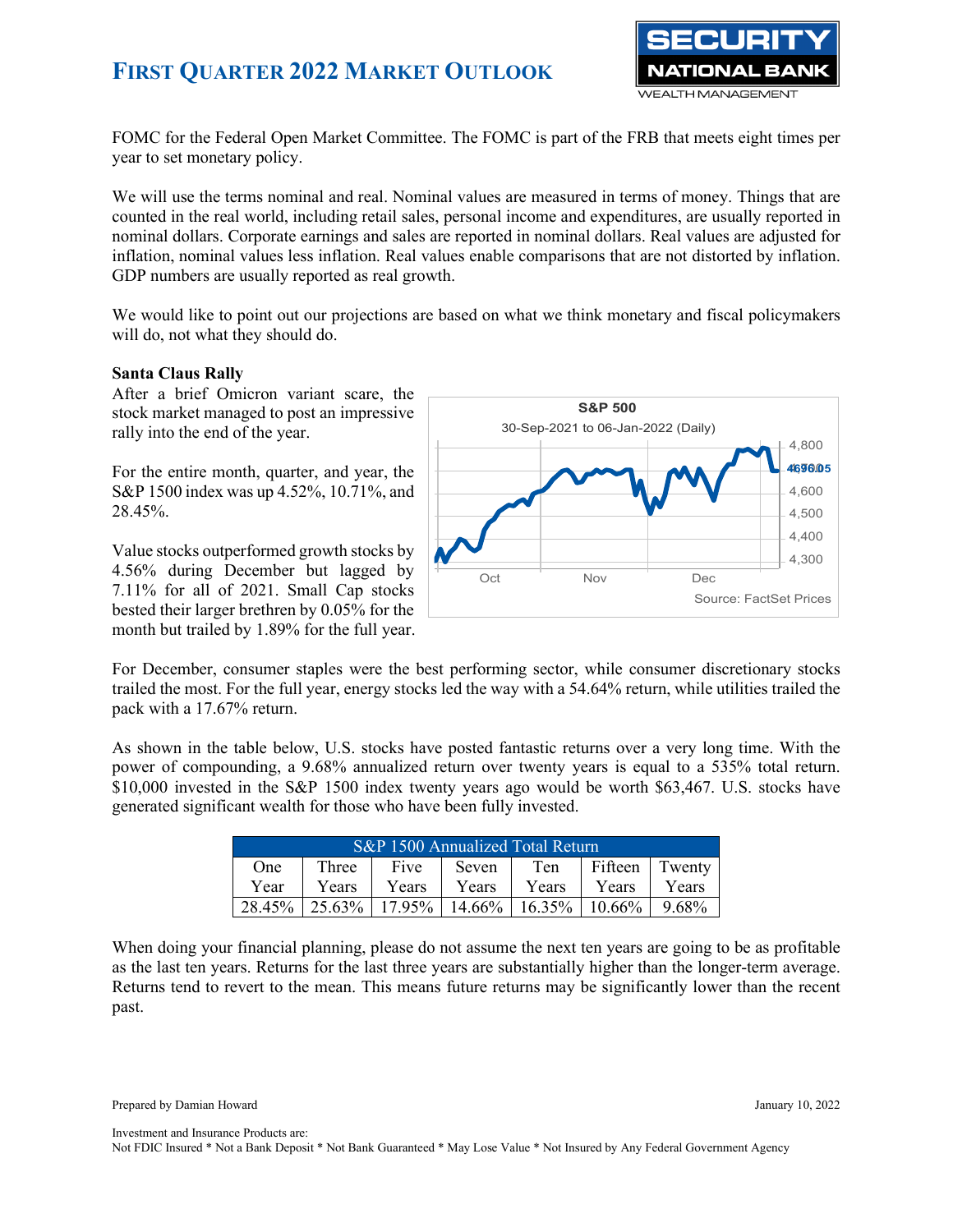

### **Latest Estimates of Rate Hikes**

With inflation far above the FRB's target and labor markets substantially healed and close to maximum employment, we expect the FOMC to begin raising interest rates at its March meeting. The futures market puts the odds of a rate hike on March 16th at 65.2%. The FRB is likely to raise rates two other times in 2022, in June and September.

We expect inflation to remain above target levels throughout 2022. This should keep the FRB on a quarterly rate hike schedule. We have penciled in a pause during their December 2022 meeting. At that time, we

suspect the FRB will start shrinking their bloated balance sheet. They are likely to restart their rate hikes in February 2023. Rate hikes will continue until the Fed Funds Rate reaches 2.25% in early 2024, two years from now. The neutral Fed Funds Rate is probably between 2.0% and 2.5%. At that level, monetary policy is neither accommodative nor restrictive.

We expect inflation to remain above target levels throughout 2022. This should keep the FRB on a quarterly rate hike schedule. We have penciled in a pause during their December 2022 meeting. At that time, we suspect the FRB will start shrinking their bloated balance sheet. They are likely to restart their rate hikes in February 2023. Rate hikes will continue until the Fed Funds Rate reaches 2.25% in early 2024, two years from now. The neutral Fed Funds Rate is probably between 2.0% and 2.5%. At that level, monetary policy is neither accommodative nor restrictive.

We acknowledge our forecast has changed dramatically and will likely change significantly in the next couple of months. It is only one likely scenario. The most recent Omicron variant may prove to be more economically disruptive than currently thought. Supply chain issues may improve faster than expected or may further worsen. Inflation expectations may slip their tenuous



mooring. We have incorporated a relatively swift response by the FRB in our most recent forecast. It is however measured and stops at what we believe the neutral rate is. If inflation persists longer than anticipated, then the FRB will need to increase rates faster and higher than envisioned. The result would be

Prepared by Damian Howard January 10, 2022

Investment and Insurance Products are: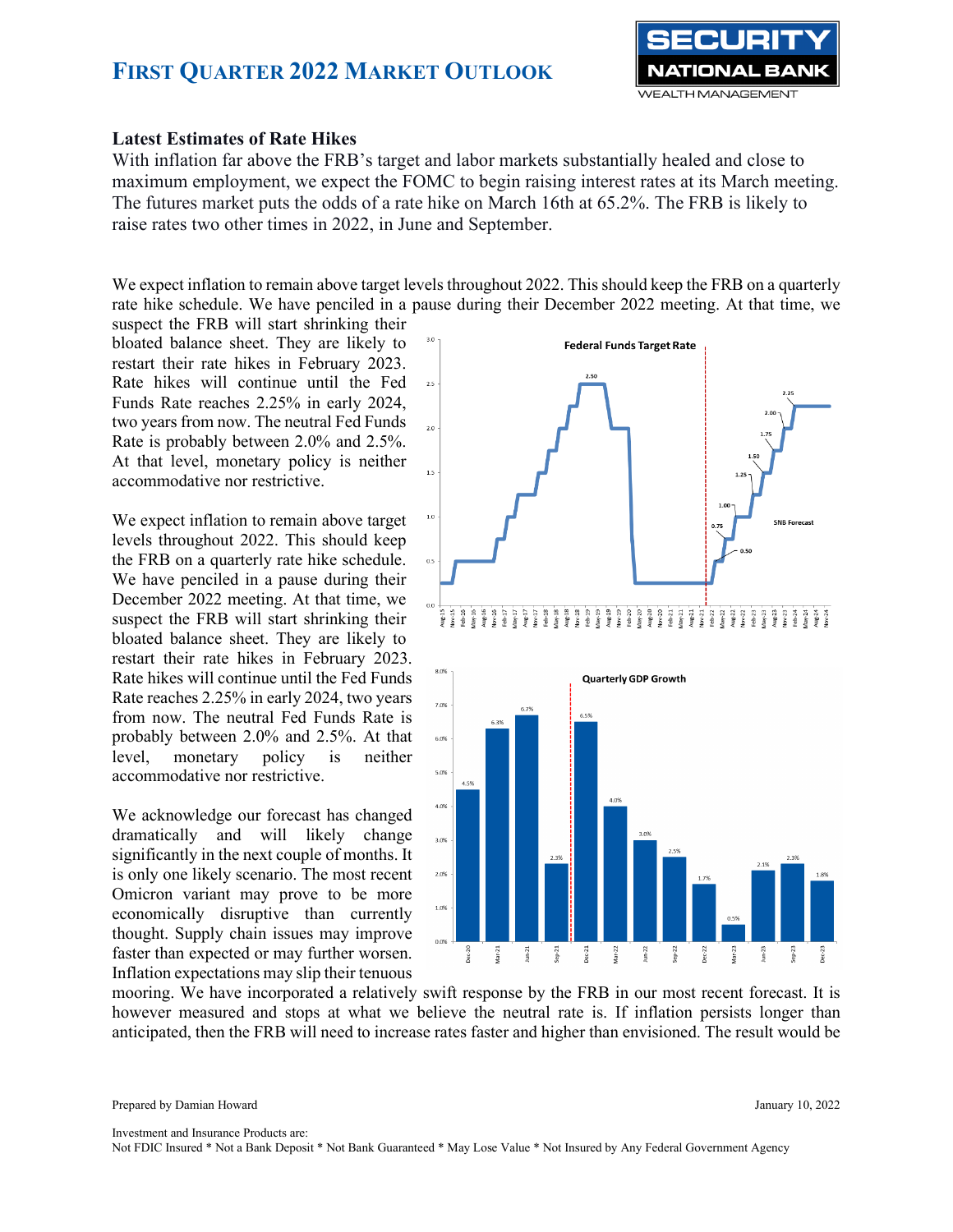

a recession in 2024, accompanied by a bear market starting in the summer of 2023. This is our bear case scenario.

### **Earnings Season**

Public companies will start reporting earnings shortly. Consensus fourth quarter earnings for the S&P 500 are expected to be \$52.41, up 26.2% y/y. Revenue per share is expected to be \$411.18, up 13% y/y. We are a bit more optimistic with earnings of \$52.93 and revenue per share of \$441. Net margins will fall from 12.9% in 3Q to 12.0% due to wage and material pressures.

For 2022, we expect S&P500 earnings to grow by only 5.1% to \$220, versus a consensus of \$226.04, as wage growth and material costs squeeze margins. We expect full-year profit margins to fall from 12.7% to 11.9%, while down, this is still above pre-pandemic levels.

We expect more modest earnings beats this quarter. Analysts have likely caught their models up to reality, and fewer massively positive surprises usually result in more limited stock price gains. The key theme for this quarter will be supply chain issues, input cost inflation, and the ability to



pass the higher cost along to customers.

We expect portfolio returns to be more modest this year. Over the last three years, our 60/40 portfolio index had a total return of 11%. U.S. stock prices face the headwinds of slowing earnings growth, high valuations (P/Es), and rising interest rates. We expect total U.S. stock returns to be in the low single digits. We expect returns for fixed income investments to be negative low single digits as rising interest rates more than offset the meager coupon fixed income offers. If our expectations play out, a 60/40 portfolio should be barely positive. We will strive to do significantly better. We caution our investors when doing your financial planning, please do not assume the next ten years are going to be as profitable as the last ten years.

Security National Bank's Wealth Management and Private Banking staff have joined to form the Security National Bank Private Client Services division. Combining this team allows us to deliver an integrated approach to building your wealth and enhance your overall banking experience. You may notice our job titles have changed to reflect the combination.

Finally, we are pleased to announce that Angelica Mora has joined our team as Wealth Management Administrative Assistant! Angelica's email is [amora@snbomaha.com](mailto:amora@snbomaha.com) and her direct dial is 402.449.0964. You will likely see emails from her. If you cannot reach us, please feel free to contact Angelica.

Investment and Insurance Products are: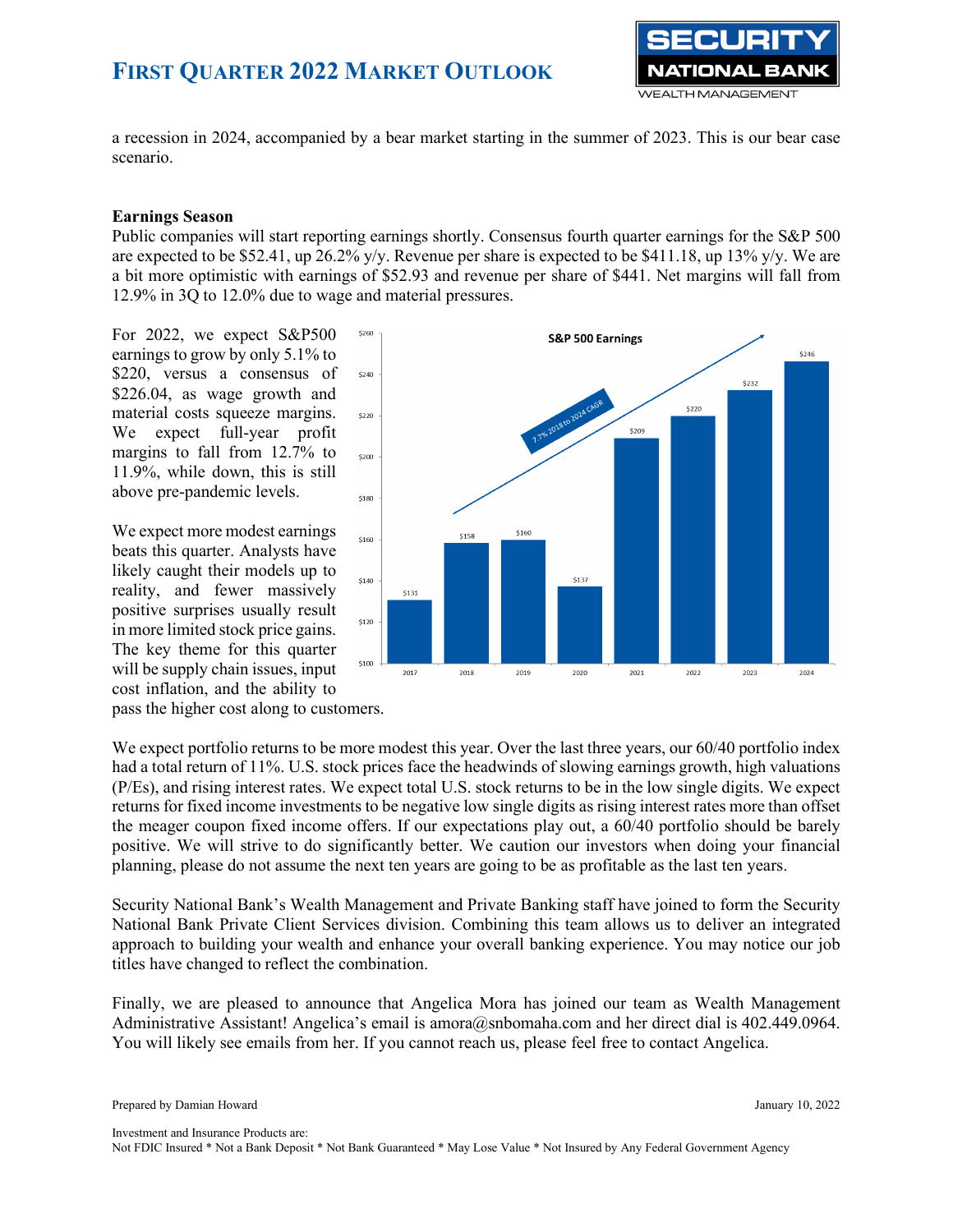

Damian Howard, CFA Vice President, Director Wealth Management

Brent Boyce, CFA Assistant Vice President, Wealth Advisor

Johnathon Gibb, CFA Assistant Vice President, Wealth Advisor

Angelica Mora Administrative Assistant, Wealth Management

Please see the obligatory disclosures at the bottom of each page and the end of this report.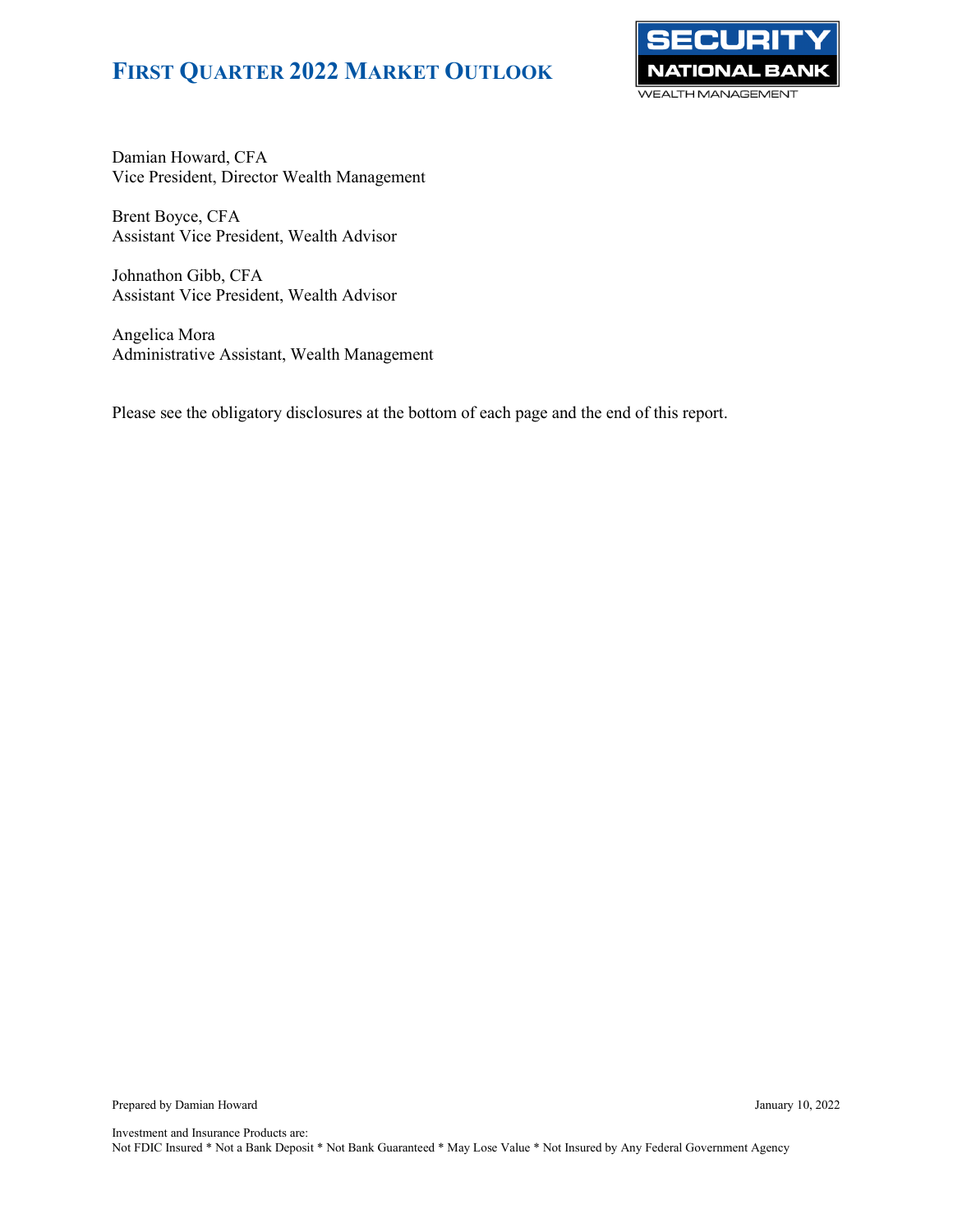

Since 1977, the Federal Reserve has operated under a mandate from Congress to "promote effectively the goals of maximum employment, stable prices, and moderate long-term interest rates" – what is now commonly referred to as the Fed's "dual mandate." For this reason, we always start our economic review with employment followed by inflation. We then review other factors that drive our economic outlook.

### **Employment**

For the second month in a row, the jobs report disappointed. The U.S. Bureau of Labor Statistics (BLS) reported that the economy added 199,000 jobs in December versus the consensus estimate of 400,000 new jobs added. The total non-farm payroll for October was revised up by 102,000 and the change for November was revised up by 39,000 for a combined upward revision of 141,000.

The unemployment rate fell to 3.9%, and the number of unemployed persons decreased by 483,000 to 6.3 million. Prior to the pandemic, the unemployment rate was 3.5%, and unemployed persons numbered 5.7 million. By these measures, the labor market has substantially healed.

The participation rate held while the employment-to-population ratio rose.

The private sector added 211,000 jobs. Notable job gains occurred in durable goods



construction (up 22,000), manufacturing (up 20,000), professional and technical services (up 37,000), and leisure and hospitality (up 53,000).

Employment in state and local government, excluding education, declined by 13,000. Nursing care facilities lost 5,200 employees, and hospitals lost 5,100 employees. These three sectors were the first to institute vaccine mandates and are having difficulty attracting talent in a red-hot labor market.

The BLS reports statistics from two monthly surveys. The household survey measures labor force status, including unemployment, by demographic characteristics. The establishment survey measures non-farm employment, hours, and earnings by industry. There can be some differences in the numbers. The household survey puts the change in employment at a gain of 651,000 jobs while the establishment puts the change in employment at 199,000. The household survey put the cumulative job losses since February 2020 at 2.9 million or 1.8% of then-existing jobs. The establishment survey puts the cumulative losses at 3.6 million.

The unemployment rate decreased 0.3% to 3.9%. The large drop in unemployment versus a disappointing number of jobs added stems the unemployment rate derived from the household survey showing a gain of 651 million jobs. The number of officially unemployed persons fell by 483,000 to 6.3 million. The broader U-6 unemployment rate fell to 7.3% from 7.7% the previous month.

The participation rate held steady at 61.9%. The participation rate was 62.7% in February 2020. The employment-to-population ratio rose by 0.2% to 59.5%. This number was 61.1% in February 2020. If the employment-to-population ratio were to return to the February 2020 level, the number of employed persons would increase to 160.4 million, and an additional 4.4 million jobs would be added for an increase of 2.9%.

Investment and Insurance Products are: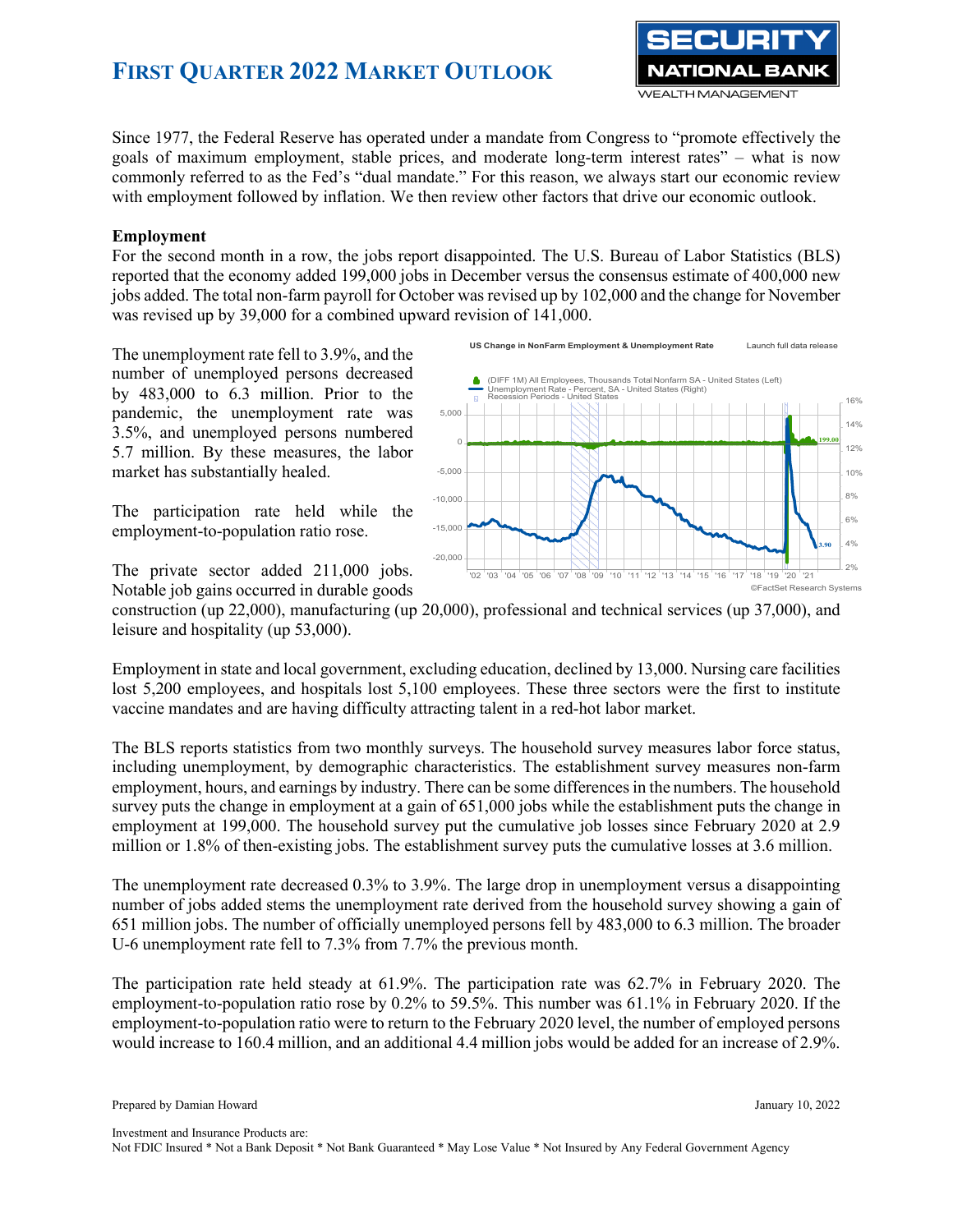

In December, 3.1 million persons reported that they had been unable to work at all or worked fewer hours at some point during the month because their employer closed or lost business due to the pandemic. This measure is down from the 3.6 million reported last month. 15.9% of those individuals received at least some pay from their employers for hours not worked.

Last month's average hourly earnings (wages) grew by \$0.19 per hour to \$31.31. Since pre-pandemic February 2020, wages have increased \$2.80 per hour, or 9.8%. The average workweek held steady at 34.7 hours. Average weekly earnings are up \$6.60 or 0.61% from the previous month, 4.7% y/y, and 10.8% from February 2020. Average weekly earnings were \$1,086 (\$56,496 annualized) versus \$1,038 (\$53,970 annualized) last year and \$981 (\$50,998 annualized) in February 2020.

The economy remains only 3 to 5 million jobs below its pre-pandemic level. Based on average gains of the last three months (365,000 jobs per month added), it will take eight to 13 months for the labor markets to reach prepandemic levels. Historically, the FRB would be at a neutral interest rate by then. We view 2.25% as a good approximation of a neutral Fed Funds Rate and forecast it will be at only 1.0% when the economy reaches full employment.

Interest rates will not reach neutral until February 2024, a full year after the economy reaches full employment. If we had our druthers, the FRB would quicken the pace to a

**Labor Slack** 50 R

neutral stance. As we mentioned earlier, our outlook is not based on what we believe fiscal and monetary policymakers *should* do but the path they are likely to take. We believe the financial markets are most likely be ahead of the FRB in forecasting the pace rate hikes. A quickening of the pace should not trigger a steep selloff this time around. The risk is that the FRB faulters and delays the pace of rate hikes until they must raise them high enough to cause a recession.

#### **Inflation**

In November, inflation decelerated slightly, increasing 0.8% versus 0.9% the month before. Consumer prices are up 6.9% y/y and an annualized rate of 7.8% over the last six months. The report was slightly worse than expected. In December, investors' expectations for inflation, tapering, and initial rate



increase have shifted to persistent, faster, and sooner. The November inflation report reinforced this shift.

Prepared by Damian Howard January 10, 2022

Investment and Insurance Products are: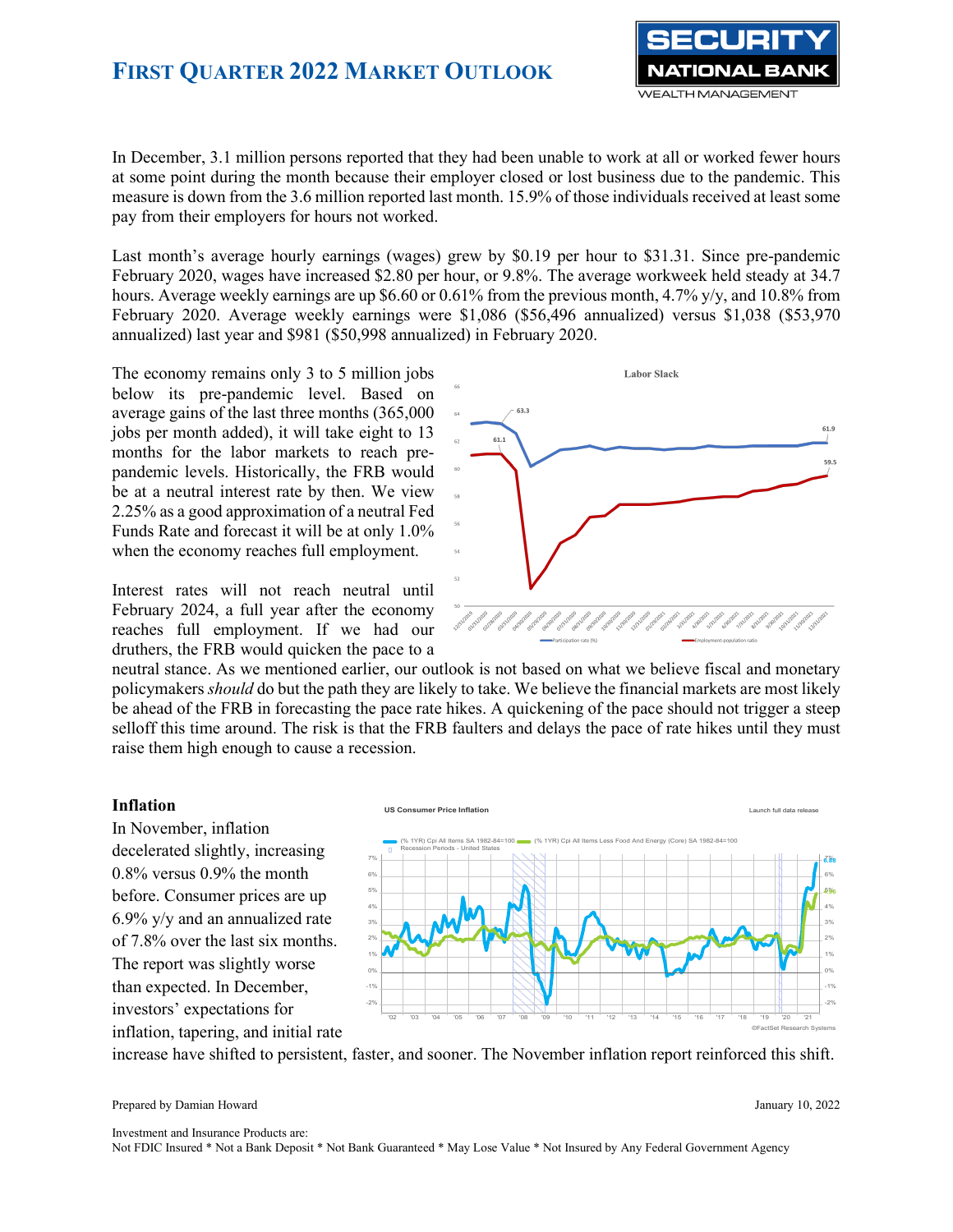

Used car prices rose 2.5% in November. The Manheim Used Vehicle Index which measures wholesale prices, climbed to new heights, increasing 3.1% in the first 15 days of December compared to the previous month. The Index is up 48.9% y/y. The value of used cars increases as the automotive chip shortage drags along. Higher used car prices are likely to again fuel inflation in future inflation reports.

Rent of shelter increased by 0.5% during November and is up 3.9% y/y. We expect shelter costs to remain high throughout 2022 rising to the 7.0% y/y range. Statistics will eventually catch up with reality. According to RealPage, apartment rents are up 13.9% y/y for move-in leases and 8% for renewals. Occupancy is at an all-time high of 97.5%, indicating continued robust demand. In addition to soaring rent, home prices are up nearly 18.4% y/y. Shelter rent is 32% of the overall CPI basket. The under measurement of shelter rent may be understating inflation by 1%.

FRB moves to ditch the term "transitory," increase the taper's pace and move up the initial rate increase has steadied inflation expectations. Five-Year Breakeven Inflation Rates spiked from 2.5% to 3.1% in October and November. The 5-Year Breakeven Inflation Rate implies what market participants expect inflation to be in the next five years, on average. This rate remains above pre-COVID levels, indicating continued unease around the FRB's ability to manage inflation over the short term.

Five-Year, 5-Year Forward Inflation



Expectations imply that inflation will average 2.2% from 2027 thru 2031. This rate implies that market participants expect the FRB will be able to reestablish price stability. Market-based measures of inflation such as breakeven should be viewed with some caution. The FRB's bond-buying continues to distort interest rates.

The FRB prefers the Personal Consumption Expenditure (PCE) as its measure of inflation. Due primarily to differences in how health care costs are allocated between employers and consumers, the PCE tends to run 0.30% below the CPI.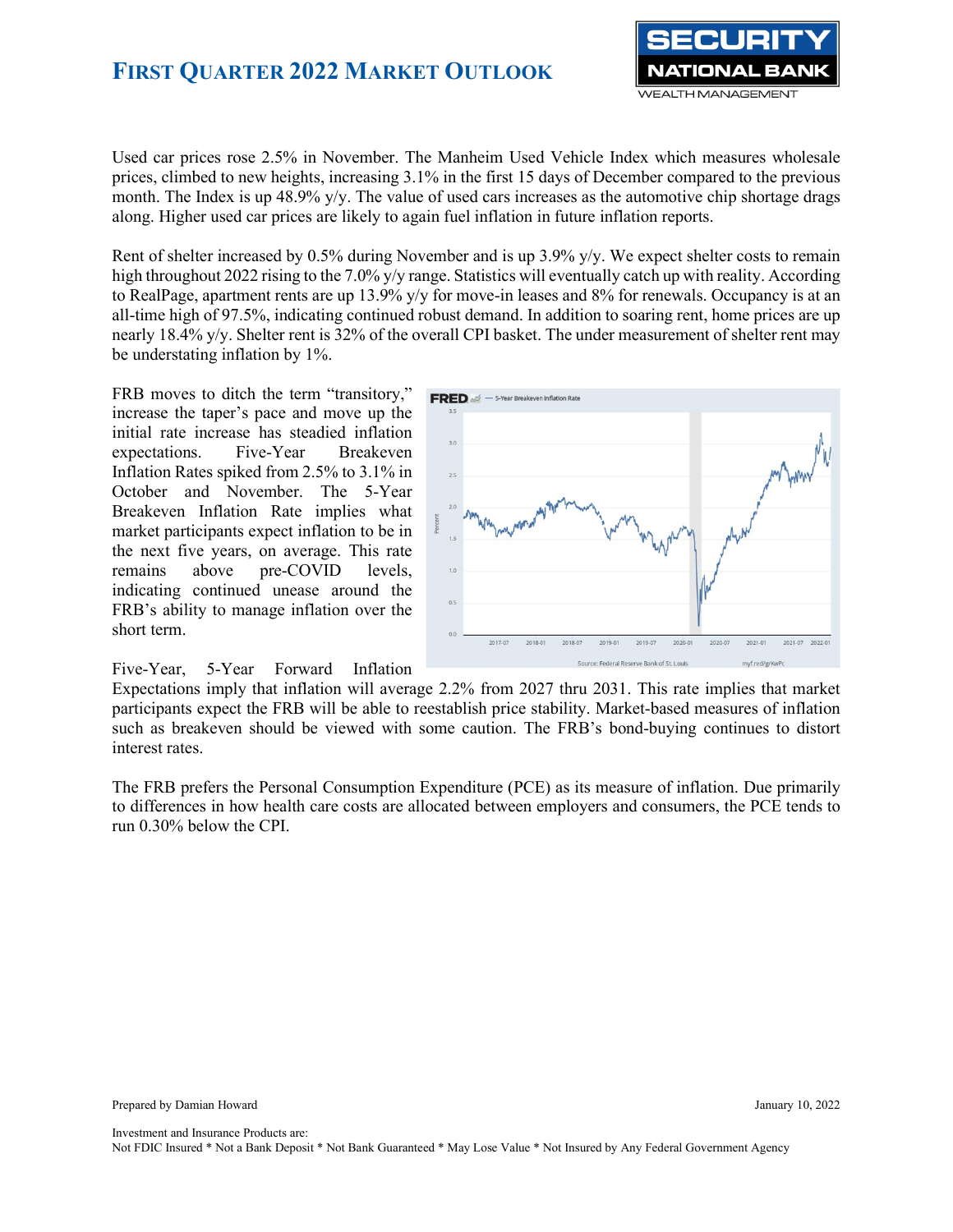Please see the chart on the right for our latest inflation forecast. We expect monthly inflation to have peaked in October and year-over-year measures of inflation to peak in February. The rate of inflation should fade (disinflation) as supply chains normalize and the spike in energy prices annualizes.

We expect inflation to return to the FRB's target level of 2.3% (2% PCE) but not until the end of 2023, with y/y inflation not achieving the FRB's target until the end of 2024.

One of the risks to this outlook is the FRB board composition. The central bank has a

seven-member board of directors, with three open seats currently. The President may decide to dramatically shift the FRB's leadership to a more dovish stance. The revamped FRB may tolerate a higher inflation rate and pursue a slower course to normalization. This will result in the FRB allowing an inflationary spiral to develop. It will then be forced to dramatically raise rates, causing a recession. This is our bear market scenario.

#### **Credit Markets**

The yield curve ultimately rose during December after flattening initially. The 10-year Treasury rate rose to 1.49%, from 1.45% previously, while the 2-year Treasury rate rose from 0.62% to 0.72%. The Bloomberg Barclays Aggregate lost 0.26% during the month, with a -0.49% driven by capital depreciation (price return) and 0.23% of income.

The credit markets were flat during the month. The Bloomberg Barclays (BB) US Corporate Investment Grade Index produced a total return of -0.08%, comprised of 0.29% from income, offset by a negative 0.37% price return. Credit spreads tightened modestly by 0.07% to 0.92%. The index has an interest rate sensitivity of 8.6-years (effective



Prepared by Damian Howard January 10, 2022

Investment and Insurance Products are:



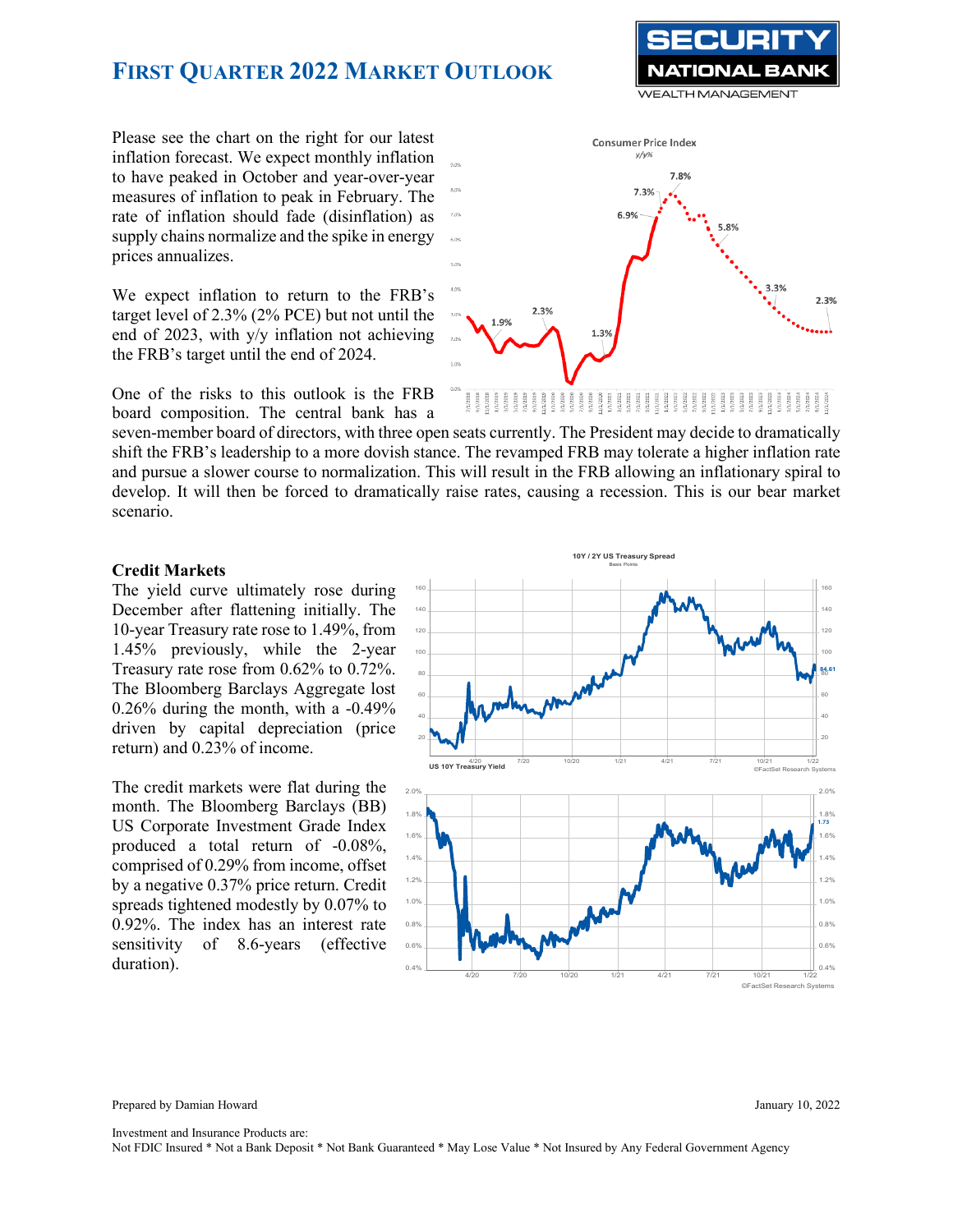

The BB High Yield Index, comprised of corporate bonds with below investment grade ratings, rallied slightly in the month with a total return of  $+1.87\%$ . The index provided 0.46% of income during the month

and 1.41% of positive price return Credit spreads compressed by 0.44% to 2.93%, materially below longterm averages. The index has a 3.9 year effective duration.

At its December  $15<sup>th</sup>$  meeting, the FRB made a strong anti-inflationary pivot on its tapering and rate hike policies. Markets now expect tapering to be completed in Q1 2022 and anticipate three rate hikes this year.



With the continued appetite for yield

and an apparent investor approval of the Fed's projected policy for 2022, credit markets strengthened into the year, ending at tight valuations. As noted above, we expect the economic recovery to continue and the pace of rate hikes to be gradual, limiting volatility and preventing a substantial widening of credit spreads. 2021's back-up in rates led to the worst performance of the BB Aggregate Index since 2013 with a negative 1.54% return. Back-to-back years of negative returns are rare in fixed income, but the preannounced interest rate hikes and the highest inflation prints in approximately 40 years suggest fixed income markets will be challenged this year with return assumptions as "coupon-minus." We believe fixed income still provides a strong source of portfolio diversification and plays a role in diversified investment portfolios. Looking ahead to a monetary tightening cycle, we're selectively and gradually shorting the interest rate sensitivity of fixed income portfolios, aiming to achieve the delicate balance between interest rate risk and yield potential.

#### **The Consumer Sector**

Income is growing for the American consumer. Unfortunately, inflation is eating these gains. When adjusting for inflation, consumer purchases are down. Consumers have begun to draw down the massive nest egg established since the pandemic's start. We look for the savings rate to fall a bit further as consumers draw on some of the excess savings to support continued consumption. While the jobs market is hot, consumers' confidence is shaken by the spike in inflation.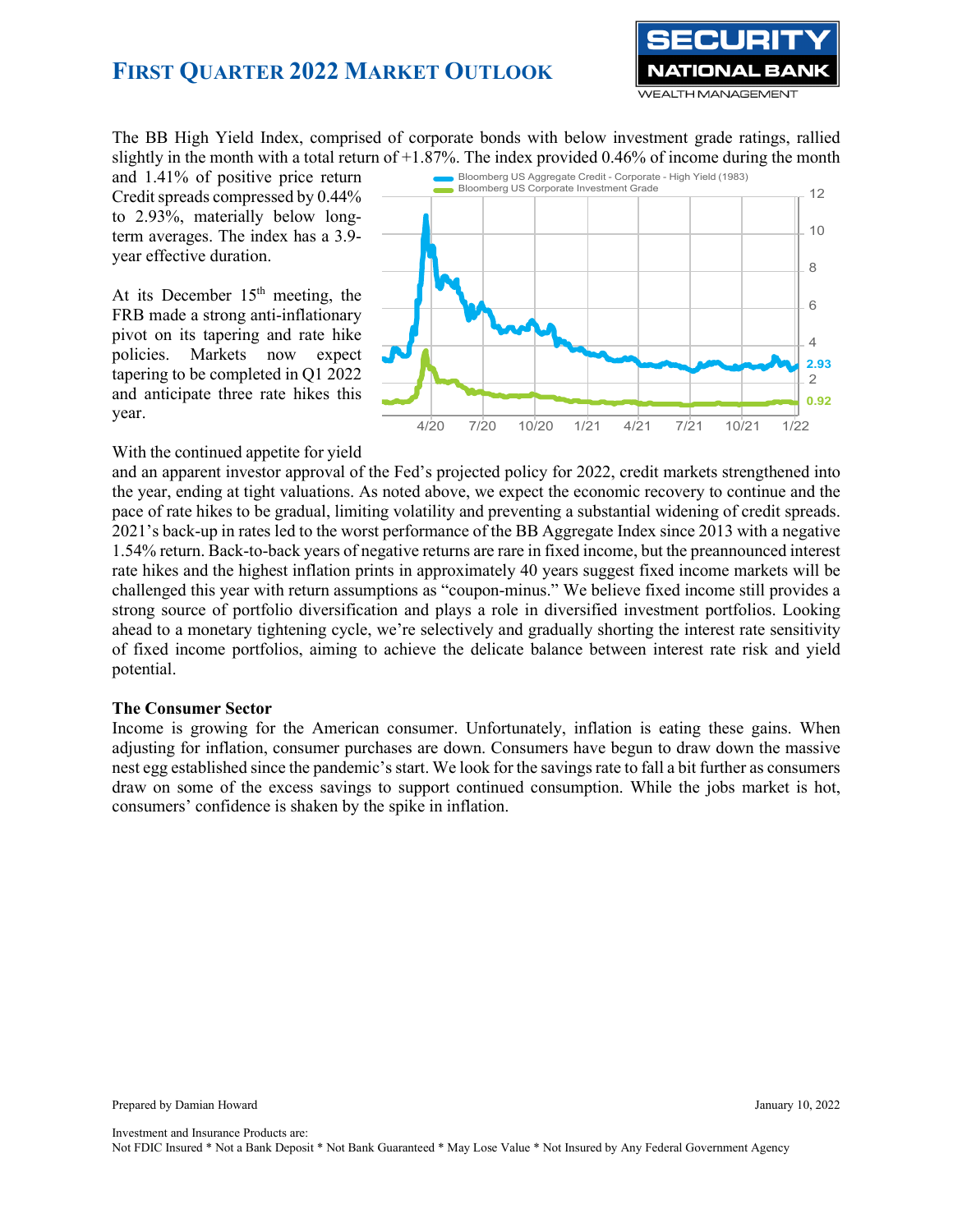

Personal income rose 0.4% in November. Government transfer payments rose 0.8% during the month, as payments from the Provider Relief Fund (PRF) sent checks to health care providers, more than offsetting

the 18% drop in unemployment benefits. Since March 2021, unemployment benefits are down 93%. Personal income, excluding government transfer payments, rose 0.4% m/m. The Consumer Price Index (CPI) rose 0.8% during November. As a result, real income fell 0.4% during the month.

Private sector wages and salaries were up  $0.5\%$  m/m, up  $10.0\%$  y/y, and up 11.4% from February 2020. Proprietors' income fell 0.3% m/m, was up 7.9% y/y, and was up 5.3% from February 2020. This line does contain the impact of PPP and farm income assistance and can be



volatile as support payments roll off the books. Interest and dividend income were up 0.3% m/m, up 2.9% y/y, and down 0.2% from February 2021. The drop in interest and dividend since February 2021 primarily reflects the lower interest rate environment as interest income is down 1.9%.

During September, consumers saved 6.9% of disposable income. Over the last two months, the savings rate has been below its pre-pandemic Consumer level. Consumers have begun drawing down their excess savings to support their current spending level. We estimate that consumers continue to have \$2.4 trillion in excess savings or about 16.4% of annual purchases of goods and services. About a third of this savings is likely to be spent over the next year or so as consumers look to maintain their level of spending.



Personal consumption expenditures (PCE) were up 0.6% for the month. Purchases of durable goods fell by 0.6%% m/m, led by a 1.3% decrease in new vehicle sales and a 1.1% fall in recreational goods. Purchases of non-durable goods rose 0.5% m/m with gasoline purchases up 4.6%. Purchases of services rose 0.9% m/m. Air travel was up 6.0% as more people returned to travel. Gambling services were up 2.5% as everpresent radio and television entice more people into sports gambling. Most other service categories were up less than 2%.

Prepared by Damian Howard January 10, 2022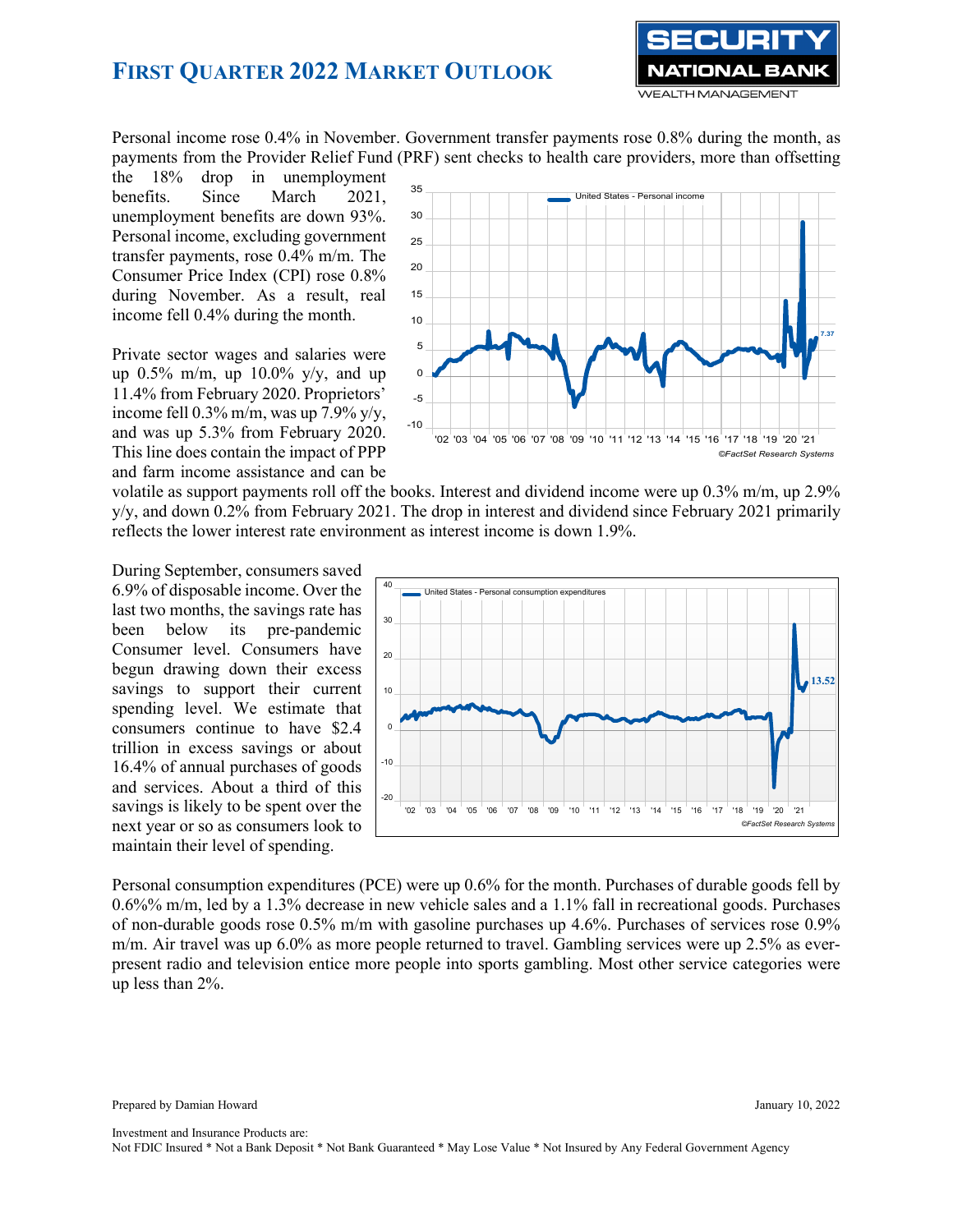

On a real basis, after subtracting out the impact of inflation, consumer expenditures were down 0.2% m/m. Purchases of real durable goods fell 1.0% m/m. Real purchases of non-durable goods fell 0.7% m/m and real purchases of services rose just 0.4% m/m. High prices are impacting goods and services purchased.

The Consumer Confidence Index, compiled by the Conference Board, rose 3.9 points to 115.8. Expectations were for a small loss of confidence. Consumers' perception of the present situation fell slightly while expectations for six months hence rose. The present situation component fell 0.3 points to 144.1. The forward-looking expectation component rose a robust 6.7 points to 96.9.

Respondents' perception about current business conditions fell as the net sub-index (good-bad) rose to -6.9 from -9.4 the previous month. Consumers' outlook about business conditions in six months improved as **US** Consumer Confidence **Launch full data release** Launch full data release

the net sub-index (better - worse) rose to 8.8 from 6.0 the previous month. Consumers appear to be concerned about supply chain issues, inflation, and shortages. They view these issues as transitory and improving off the bottom.

Consumers' perception of the labor market softened but remain near record territory. The current conditions net employment sub-index (plentiful - hard to get) fell to 42.6 from 44.7 the previous month. Consumers' perception about employment conditions in six months improved smartly as the net subindex (more jobs – fewer jobs) rose to 10.3 from 3.8 the previous month.



Consumers' perception about their household income in six months weakened slightly as the net sub-index (an increase in income – a decrease in income) fell to 6.5 from 7.2 the previous month. While down slightly, more households believe their economic circumstance will improve. This is a requisite for continued economic growth.

Consumers' expectations for inflation twelve months hence moderated a bit. Consumers forecast inflation will be 6.9% in twelve months. Inflation expectations were 7.3% last month, 6.0% last year, and 4.4% two years ago. Consumers' inflation expectations are elevated and appear to remain stable. The FRB is correct in shifting its concern from full employment, including all underrepresented groups, to worrying about inflation.

Consumers' expectations of interest rates in twelve months rose as the net sub-index (higher interest rates – lower interest rates) rose to 53.4 from 48.8 the previous month. Consumers are preparing for higher interest rates. The FRB's rate plan has been well telegraphed and understood by consumers. The likelihood of a rate shock is quite low.

In January and March 2022, the U.S. will anniversary the two large stimulus checks, making year-overyear comparisons difficult. While m/m figures will show growth, y/y results will likely be 5% to 6% lower.

Investment and Insurance Products are: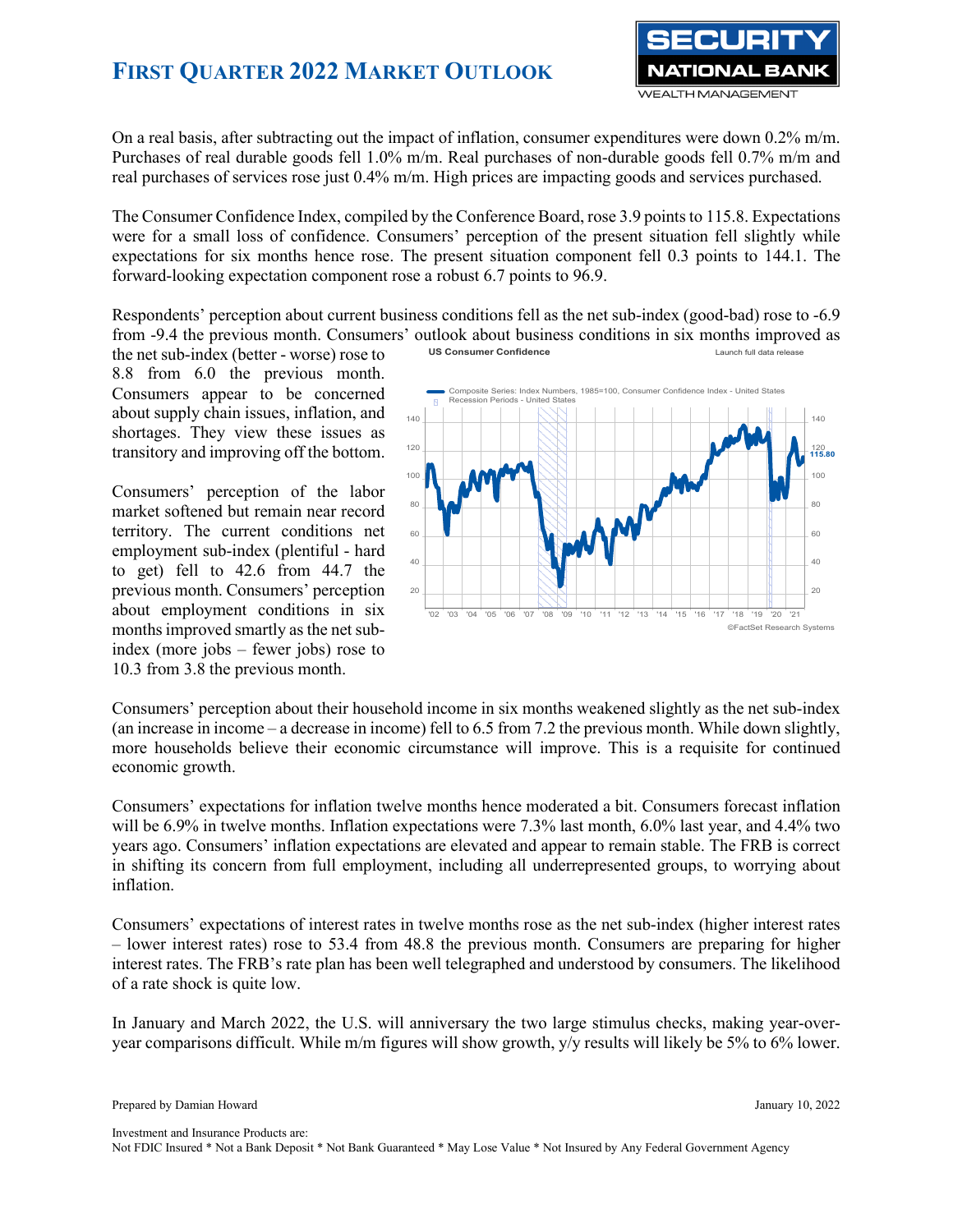

In other words, the statistics continue to be messy and can lead to exaggerated headlines by the 24/7 news channels. Please do not be misled by such fearmongering.

### **The Business Sector**

The Institute for Supply Management (ISM) produces a monthly report on manufacturing and the nonmanufacturing (service) sectors. The reports are sentiment-driven and can be influenced by current events. Nonetheless, they do provide real-time clues to what is happening.

December's non-manufacturing index fell 7.2 points from November's all-time high to 62.0. Activity in the services sector has grown for nineteen months in a row. While the index registered a pullback from November's record-breaking reading, the growth rate remains strong. The broad-based expansion continues. The initial impact of the Omicron surge is shown in the data, especially in new orders activity. Supply chain issues may be easing but continue to be a headwind.

The business activities/production component fell 7.0 points to 67.6. Fifteen industries reported an increase in business activity for the month. Three industries reported a decrease in activity. The new orders component fell by 8.2 points to 61.5. The large drop in new orders illustrates the service sector's sensitivity to the ebbs and flows of the COVID-19 virus. Even after the large decline, a 61.5 reading continues to point

to healthy growth. Thirteen industries reported an increase in orders. Three industries reported a decrease in orders.

The employment index fell by 1.6 points to 54.9, indicating that employment grew in the service sector for the sixth consecutive month. Eleven industries reported an increase in employment. Three industries reported a reduction in employment. Comments from respondents included "The 'Great Resignation' is hitting us, and we're

|                                 |           | Rate of       |
|---------------------------------|-----------|---------------|
| Non-Manufacturing Sector        | Direction | Change        |
| Business Activity / Production  | Growing   | Slower        |
| New Orders                      | Growing   | Slower        |
| Employment                      | Growing   | Slower        |
| <b>Supplier Deliveries</b>      | Slowing   | Slower        |
| <b>Customer Inventories</b>     |           |               |
| <b>Non-Manufacturing Sector</b> | Growing   | <b>Slower</b> |
| Industries Expanding            | 16        |               |
| <b>Industries Contracting</b>   |           |               |

struggling to backfill positions. With fast food restaurants offering sign-on bonuses and high pay for entrylevel jobs, businesses are reviewing policies and incentive programs. They are finding there are not enough potential employees in the pipeline and employees leave for other opportunities at higher wages.

The supplier deliveries component fell by 11.8 points to 63.9. A reading above 50 percent indicates slower deliveries, while a reading below 50 percent indicates faster deliveries. Fifteen industries reported slower deliveries. No industry reported faster deliveries.

Prices paid for materials and services increased at a modest pace. The price component rose 0.2 points to 82.5, the third-highest reading. All eighteen industries reported higher costs.

As a frame of reference, a reading above 50 indicates expansion; a reading below 50 indicates contraction. Readings approximating 50 indicate the same level of activity.

Investment and Insurance Products are: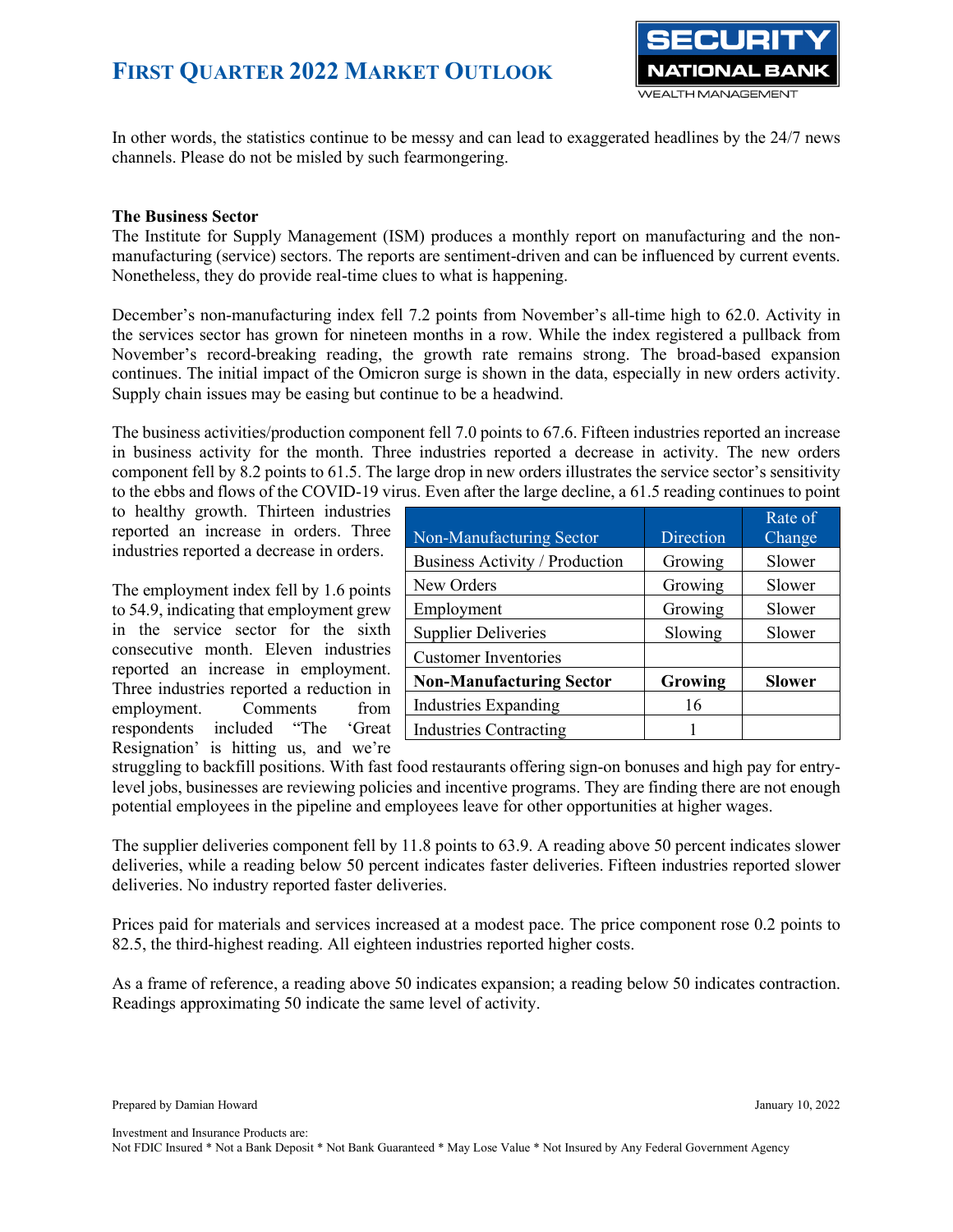

The manufacturing index fell 2.4 points to 58.7, coming in lower than expected. The above-50 figure indicates the manufacturing sector has expanded for nineteen straight months. The miss was for all the right reasons as large price reductions and the supplier deliveries sub-indices accounted for most of the drop.

The production component fell 2.3 points to 59.2. The new orders component fell to 60.4 from 61.5 the previous month. The employment component rose 0.9 points to 54.2, indicating expanding manufacturing employment. Eight industries reported employment growth. Five industries reported a decrease in employment.

Supplier deliveries to manufacturers worsened at a dramatically slower pace as the sub-index fell 7.3 points to 64.9. Fourteen of eighteen manufacturing industries reported slowing deliveries. Two industries reported faster supplier deliveries. The ISM expressed the view that "Deliveries slowed at a slower rate compared to the previous month. The index continues to reflect suppliers' difficulties in meeting panelist companies' demand, but for the second straight month, supply chain performance is moving toward a more appropriate balance with demand. Capital expenditure lead times continue at modern-era records. Production materials lead times registered a 5-percent improvement from the prior month but remain at near-record levels. The Supplier Deliveries Index, Prices Index and material lead times softening in November and December indicate progress against the supply/demand imbalance,"

The Prices Paid sub-index fell 14.2 points to 68.2, indicating raw material prices have increased for the 19<sup>th</sup> consecutive month slower. Sixteen industries reported increased prices for raw materials. One industry, Petroleum and Coal Products, reported paying decreased raw material prices.

Manufacturing demand remains strong as price pressures and supply chain issues fade.

Global PMI surveys indicate economic activity slowed a bit in December. Manufacturing output continues to increase as supply chains begin to normalize. August appears to have been the bottom of this most recent soft patch. At the same time, the Omicron wave is putting a damper on service activity. Globally, growth may have sped up to a 6% annualized growth rate during the fourth quarter. While economic momentum remains strong in the manufacturing sector, activity in the service sector appears to be waning, especially in Europe.

|                               |           | Rate of       |
|-------------------------------|-----------|---------------|
| <b>Manufacturing Sector</b>   | Direction | Change        |
| Production                    | Growing   | Slower        |
| New Orders                    | Growing   | Slower        |
| Employment                    | Growing   | Faster        |
| <b>Supplier Deliveries</b>    | Slowing   | Slower        |
| <b>Customer Inventories</b>   | Too Low   | Slower        |
| <b>Manufacturing Sector</b>   | Growing   | <b>Slower</b> |
| Industries Expanding          | 15        |               |
| <b>Industries Contracting</b> | 3         |               |

#### J.P. Morgan global PMI summary

|                         |                 | Aug  | Sep  | Oct  | <b>Nov</b> | <b>Dec</b> |
|-------------------------|-----------------|------|------|------|------------|------------|
| Output                  | l otal          | 52.5 | 53.3 | 54.5 | 54.8       | 54.3       |
|                         | Manufacturing   | 51.9 | 52.1 | 51.5 | 52.5       | 53.3       |
|                         | <b>Services</b> | 52.8 | 53.8 | 55.6 | 55.6       | 54.6       |
| <b>New</b>              | I otal          | 53.2 | 53.5 | 54.3 | 54.1       | 54.0       |
| orders                  | Manufacturing   | 53.6 | 54.0 | 53.7 | 53.2       | 53.4       |
|                         | <b>Services</b> | 53.0 | 53.4 | 54.6 | 54.5       | 54.2       |
| <b>Future</b>           | l otal          | 65.8 | 67.1 | 65.2 | 6/2        | 67.3       |
| output                  | Manufacturing   | 64.1 | 64.2 | 63.3 | 64.3       | 63.7       |
|                         | <b>Services</b> | 66.5 | 68.2 | 65.9 | 68.3       | 68.6       |
| <b>Employment Total</b> |                 | 51.6 | 51.6 | 52.7 | 52.6       | 51.6       |
|                         | Manutacturing   | 52.0 | 51.4 | 51.7 | 51.3       | 51.6       |
|                         | <b>Services</b> | 51.5 | 51.7 | 53.0 | 53.1       | 51.6       |
| Output                  | Total           | 57.3 | 58.1 | 60.3 | 59.5       | 59.0       |
| prices                  | Manufacturing   | 60.1 | 60.9 | 63.7 | 61.3       | 59.8       |
|                         | <b>Services</b> | 56.3 | 57.1 | 59.0 | 58.8       | 58.7       |

Source: J.P. Moraan. Markit

Prepared by Damian Howard January 10, 2022

Investment and Insurance Products are: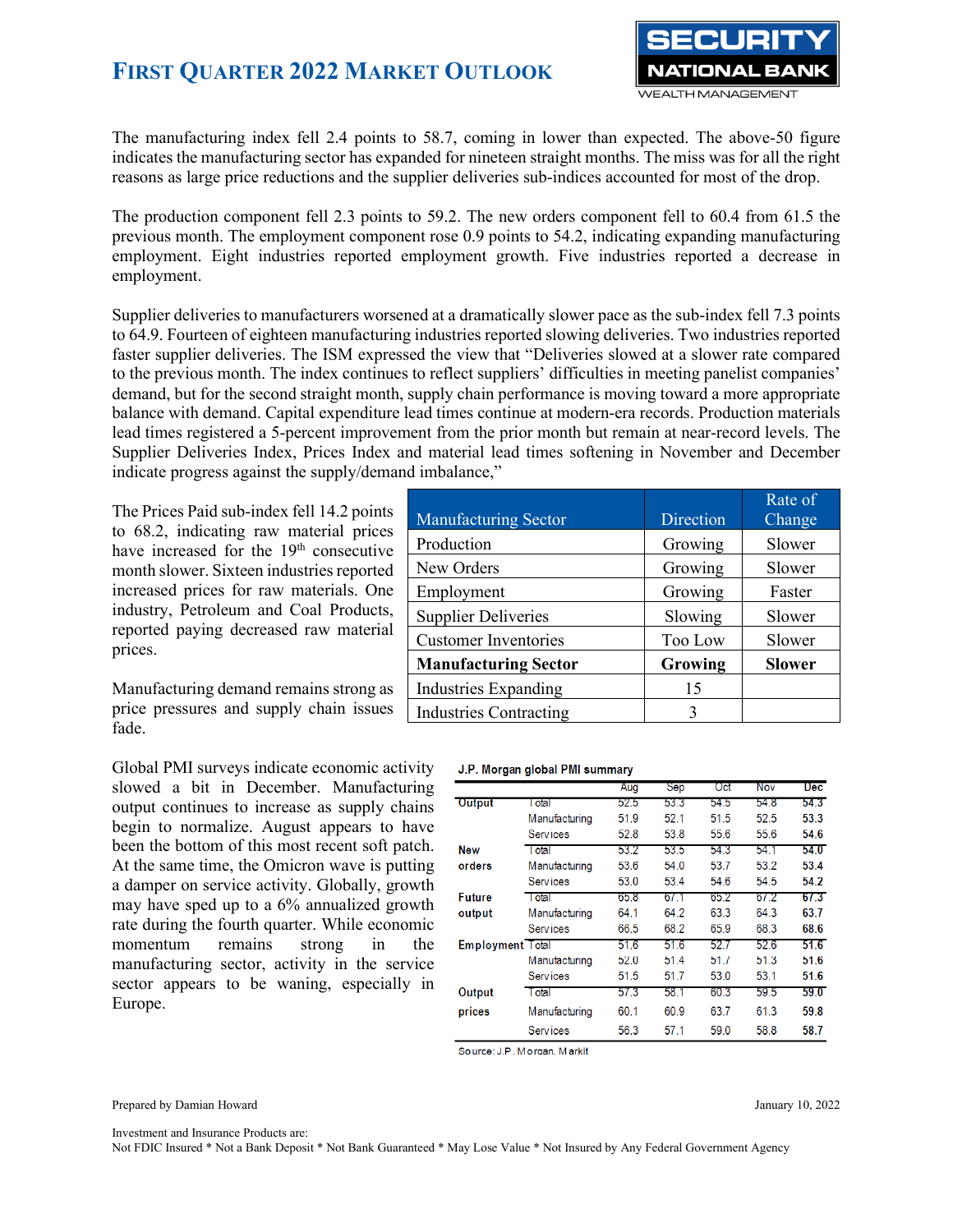

Pricing pressures appear to be beginning to fade. While still increasing, prices are rising at a slower rate. October may have been a peak for inflation. We do not see falling prices, just inflation rates or disinflation. The U.S. and global economy will likely experience above-trend growth in the first part of the year, with more trend-like growth in the latter half of 2022.

#### **The Housing Sector**

New home sales rose to a 744,000 seasonally adjusted annual rate (SAAR) in November from a revised

662,000 pace the month before. While up 9% from June's lows, new home sales are well below the 993,000 pace set in January.

Homebuilders started construction on 87,300 single-family homes last month (not SAAR). They completed 74,700 homes with 762,000 homes under construction. The number of singlefamily homes under construction was up 29% from the previous year. The number of homes under construction continues to grow as builders face longer construction times. One large publically traded homebuilder stated that supply chain issues have lengthened the build cycle by four to six weeks.



The housing market is healing but not back to full strength. Tight supply coupled with ample demand continues to put pressure on home prices. Home price appreciation is high but decelerating. The median

price of a new home is up 19% y/y to \$417,000.

Employment in residential construction and related trades fell by 10,300 in December but is up 74,000 y/y. Total employment in residential construction and related trades is up 4.3% from December 2019 (same month, pre-pandemic), while total economy-wide employment is down 2.0% over the same period. While home builders continue to face labor shortages, they have been more successful than average in attracting talent.



October's existing-home sales rose to a 6.4 million annual rate, up 1.9% m/m, but down 2.0% y/y. The supply of existing homes for sale was 1.1 million, down 13.3% y/y. Strong demand coupled with low supply has led to strong home price appreciation. Prices, as measured by the Case-Shiller 20-City Home Price

Investment and Insurance Products are: